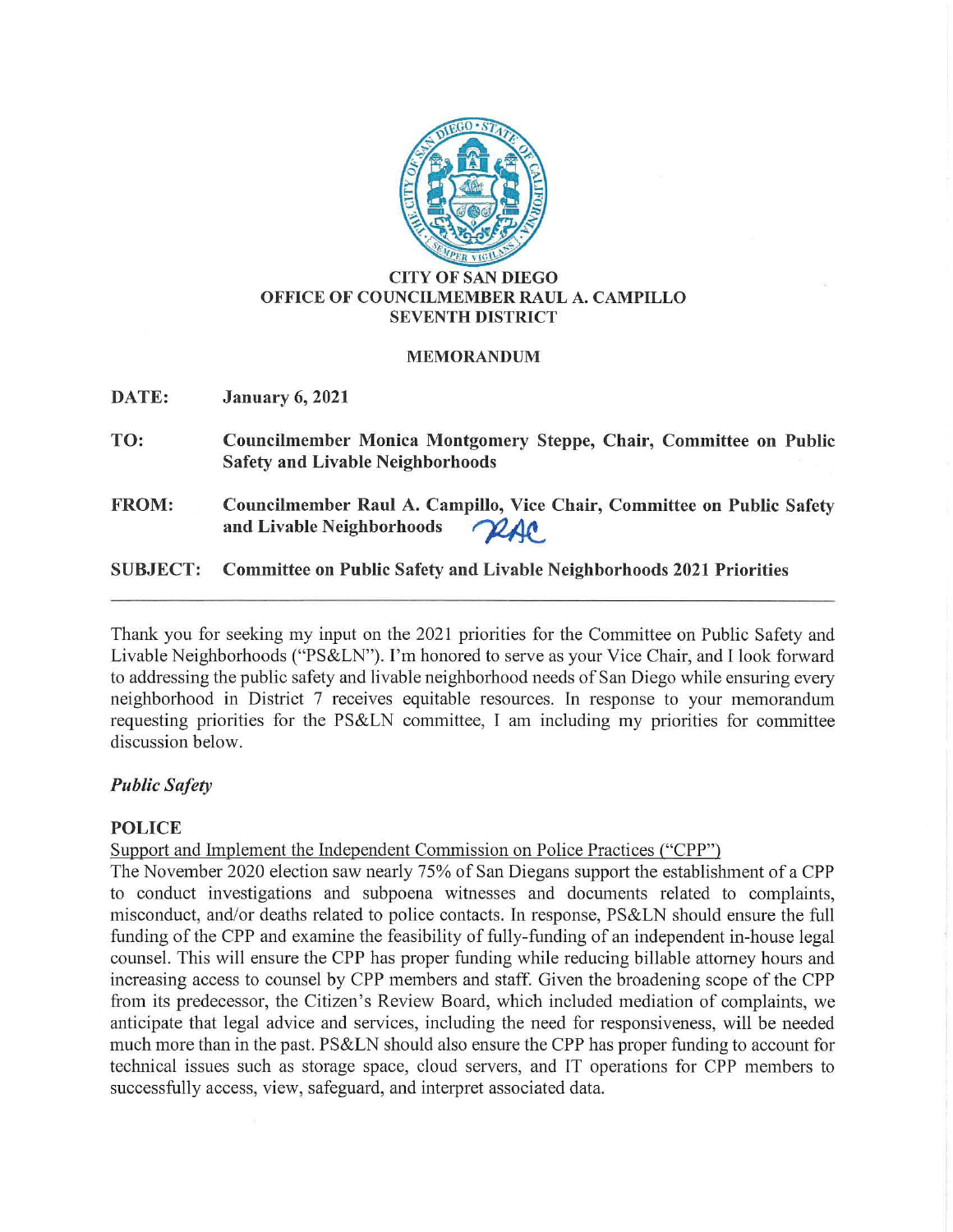Reduction of Social Service Contacts Conducted by San Diego Police Officers Through the Expansion of the Psychiatric Emergency Response Team ("PERT")

At the core of the message the City hears from community groups pushing for reform is that individuals want fewer unnecessary contacts from police officers, particularly in ways that reflect outdated thinking about criminal justice. Homelessness, drug addiction, mental health episodes, and interactions with youth require proper training and precise monitoring so that the appropriate response and solution are applied every time. A specific example of where the City saw success was the addition of 20 additional clinicians to the PERT program. PS&LN should continue to receive updates from SDPD on the progress of the PERT program. Should the data continue to prove successful, PS&LN should advocate for the program's expansion to ultimately reduce the number of social service contacts conducted by law enforcement. PS&LN should also receive an update from the San Diego Police Department on the triage protocol for how specific types of San Diego Police Staff are assigned to various community calls.

# Reimagining the Funding of the San Diego Police Department ("SDPD") in an Effort to Reprioritize "People-Centered Policing"

The City of San Diego has fewer sworn officers per capita than other cities, leading to expenditures of more overtime funding, which can be avoided by the investment in additional officers. The City must ensure these new officers have the means to live and thrive in San Diego, rather than moving to another law enforcement agency. In doing so, The City must provide the resources for SDPD to meet the state mandated statutory training goals. Research has shown that meaningful procedural justice training<sup>1</sup> does lead to a reduction in the use of force and complaints against officers<sup>2</sup>. SDPD officers must receive effective conscious bias and de-escalation training that promotes discourse and equitable policing for all San Diegans. PS&LN should receive frequent updates on a viable strategy to stop harmful policing practices while simultaneously building legitimate connections with the community.

### **FIRE AND EMERGENCY MEDICAL SERVICES**

San Diego Fire Department ("SDFD") Wellness and Staffing Optimization

PS&LN should receive an update on the status, outcomes, and needs of the San Diego Fire Department's wellness program. SDFD firefighters typically spend 48-72 hours on call and see increased rates of PTSD, depression, cancer, and other physical and mental illness compared to the general public. PS&LN should also ensure SDFD receives proper funding and resources to ensure that there are enough floating firetrucks to be readily available in all areas of the City to optimize equitable emergency response times for all San Diegans. In addition, PS&LN should request for an update regarding the City Gate Study and optimization of fire houses for delivery of service.

<sup>1</sup> Wolfe, s., Rojek, J., McLean, K., & Alpert, G. (2020). Social interaction training to reduce police use of force. The ANNALS of the American Academy of Political and Social Science, 687(1), 124-145.

<sup>&#</sup>x27;Wood, G., Tyler, T. R., & Papachristos, A. V. (2020). Procedural justice training reduces police use of force and complaints against officers. Proceedings of the National Academy of Sciences, 117(18), 9815- 9821.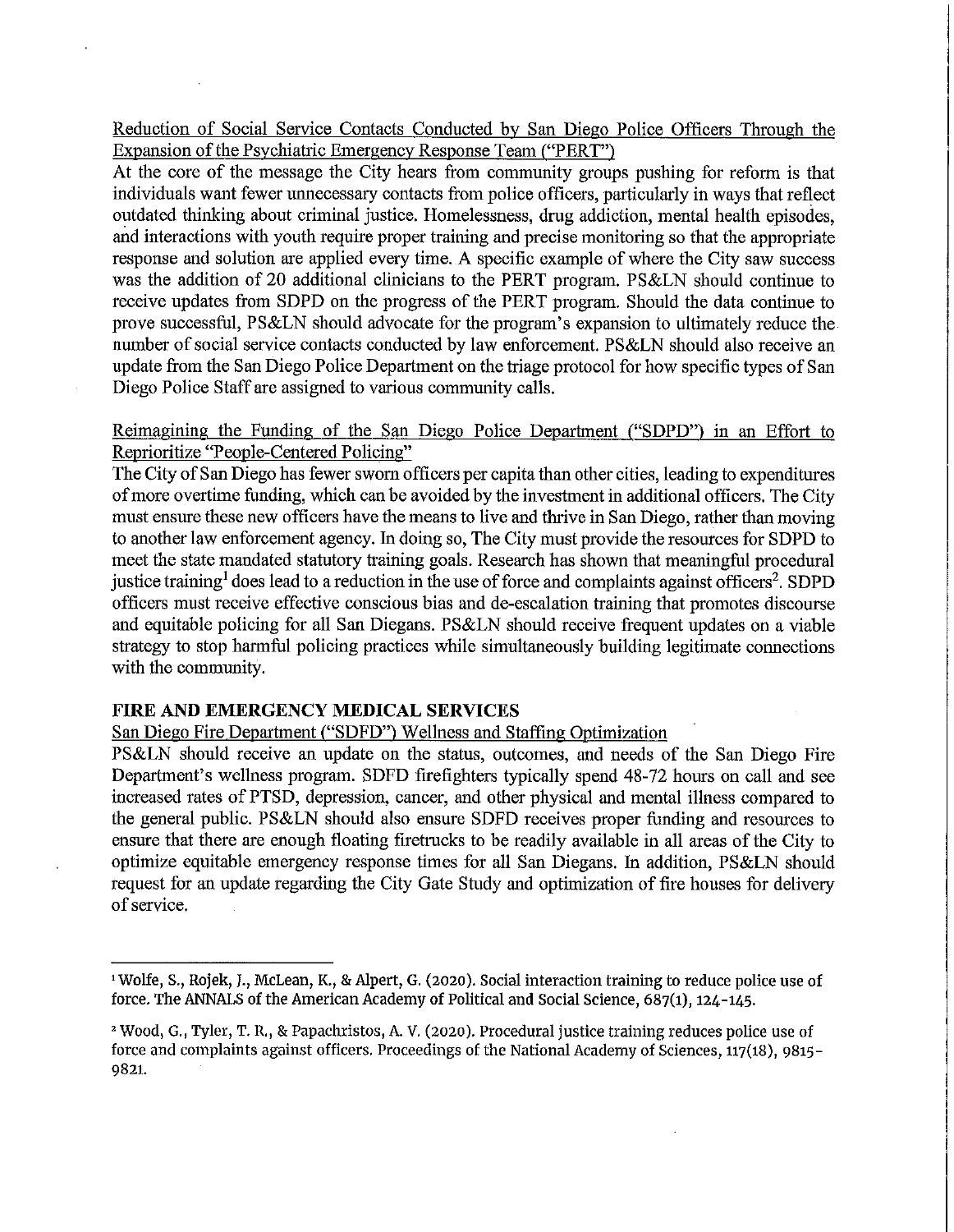### SDFD Diversity in Recruitment

PS&LN should receive an update after each recruitment cycle on the demographic makeup of SDFD. In addition, data must be provided on tangible steps being taken to diversify recruitment models and maximize retention. PS&LN should also receive an update on the Girls Empowerment Camp and associated metrics of recruitment.

### Public Safety Training Facility Creation

In the next few years, San Diego will be the 8<sup>th</sup> largest city in the US, but it will not have a training facility for SDFD due to the progress of the Pure Water Project. PS&LN should explore the reimagining of Kearny Mesa Police Plaza for joint use between SDFD and SDPD as a multifaceted Public Safety Training center. PS&LN should receive frequent updates regarding the timeline for transition, necessary investments, and predicted maintenance needed for the joint use of the facility for SDPD and SDFD to train first responders in San Diego.

### Fire Safety Education

PS&LN should receive an update from SDFD on current fire safety education measures and work with them to enhance education and outreach programs on fire safety and carbon monoxide detection to residents across the City. PS&LN should also work to enhance the current fire safety efforts in communities adjacent to open space districts by ensuring they receive proper education on fire abatement. Being educated on and taking the steps to prepare one's home for a potential fire increases the safety of everyone.

### Brush Management and Abatement

Due to staffing levels and the vast acreage of open space in the City, SDFD only has ability to inspect each of these locations one (1) time every four (4) years. PS&LN should review the SDFD's process regarding annual inspections and adjust the plan as needed to ensure frequent maintenance and inspection. This will promote active maintenance of open spaces and locations prone to brush fires rather than taking reactive measures in response to a spark or fire.

### First Responder Homebuyer Down-Payment Assistance Program Expansion

To improve retention and diversity in recruitment for various first responder departments, I request that in FY 2022 the program that currently serves officers in the SDPD to purchase a home and establish roots in their community be expanded to include all City of San Diego First Responders. PS&LN should be updated annually regarding the success metrics of this program and the feasibility of expanding the program to relevant City Departments.

#### **CITY ATTORNEY**

Supporting the City Attorney in Funding of the Gun Violence Restraining Order Program PS&LN should receive updates from the City Attorney's Office on the efficacy and success of the program both locally and across the state. In 2019, the State of California provided \$250,000 to operate the program, but funds have now depleted. To avoid cuts to the operations of the City Attorney's Office, PS&LN should ensure the City Attorney's Gun Violence Restraining Order program is fully funded and has the resources needed to operate the program.

Restorative Justice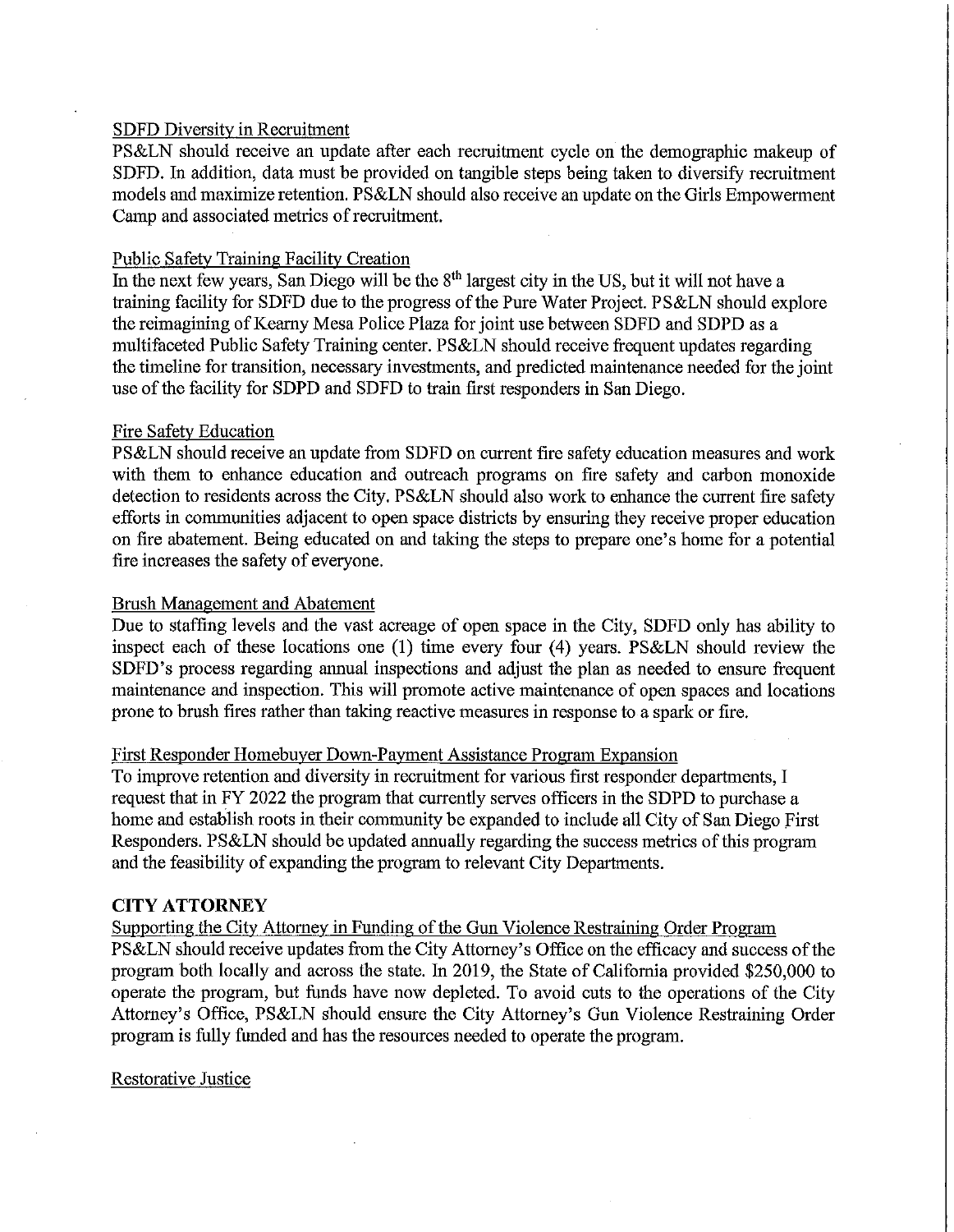PS&LN should continue to advocate for an increased emphasis and usage of restorative justice measures via cross-organization collaboration. PS&LN should continue to receive frequent updates from the City Attorney's Office regarding their Community Justice Initiatives while providing tangible steps to. fund and refine the program via possible partnerships with organizations that emphasize the dialogue and collaboration of citizens to create safer communities and just outcomes for the city at large.

#### *Livable Neighborhoods*

#### **PARKS AND RECREATION**

#### Park Equity

Like other departments, the Parks and Recreation Department is facing a tough budget year due to the fiscal impact of COVID-19. As a result, facilities will likely see a reduction in hours and services. PS&LN should ensure funding is available to the Parks and Recreation Department for increased equity for facility access across the City.

Establishment of Leash-Free Locations Across the City Of San Diego To Improve Equity of Service

/

PS&LN should identify current barriers to the development of off-leash dog parks to increase the equitable distribution of these parks across the City. There is a total of seventeen (17) of approved leash free locations in District I, 2, 3, 5, 6, and 9 while there are zero (0) in District 4, 7, and 8. To ensure equity of recreation facilities across the City, PS&LN should investigate and request a study of City-owned land that is not suitable for housing but may be feasible for leash-free locations.

## **EQUITABLE DELIVERY OF CITY SERVICES**

## Safe Syringe Exchange Program

Safe syringe exchange programs have been proven to be safe and effective programs to promote public health outcomes among those who inject drugs<sup>3</sup>. The City must enhance the current safe syringe program operated by Family Health Centers and receive frequent updates regarding the efficacy of the program within city limits. Needles used for opiates, methamphetamine, or other drug consumption can be found scattered across entrances of various City trails and parks, posing a clear risk to public health. In addition, 29% of arrested drug users in San Diego have used needles to inject drugs, and 36% of those individuals have also admitted to sharing needles. PS&LN should also investigate the protocol to work with other jurisdictions, such as the County, to improve public health and safety outcomes.

#### Surveillance Ordinance

PS&LN should ensure the approved Privacy Advisory Group is established in a swift and thoughtful manner. Following reports by various communities of concern being uniquely

<sup>3</sup>Hochstatter, K. R., Hull, s. J., Sethi, A. K., Burns, M. E., Mundt, M. P., & Westergaard, R. P. (2020). Promoting Safe Injection Practices, Substance Use Reduction, Hepatitis C Testing, and Overdose Prevention Among Syringe Service Program Clients Using a Computer-Tailored Intervention: Pilot Randomized Controlled Trial. Journal of medical Internet research, 22(9), e19703.